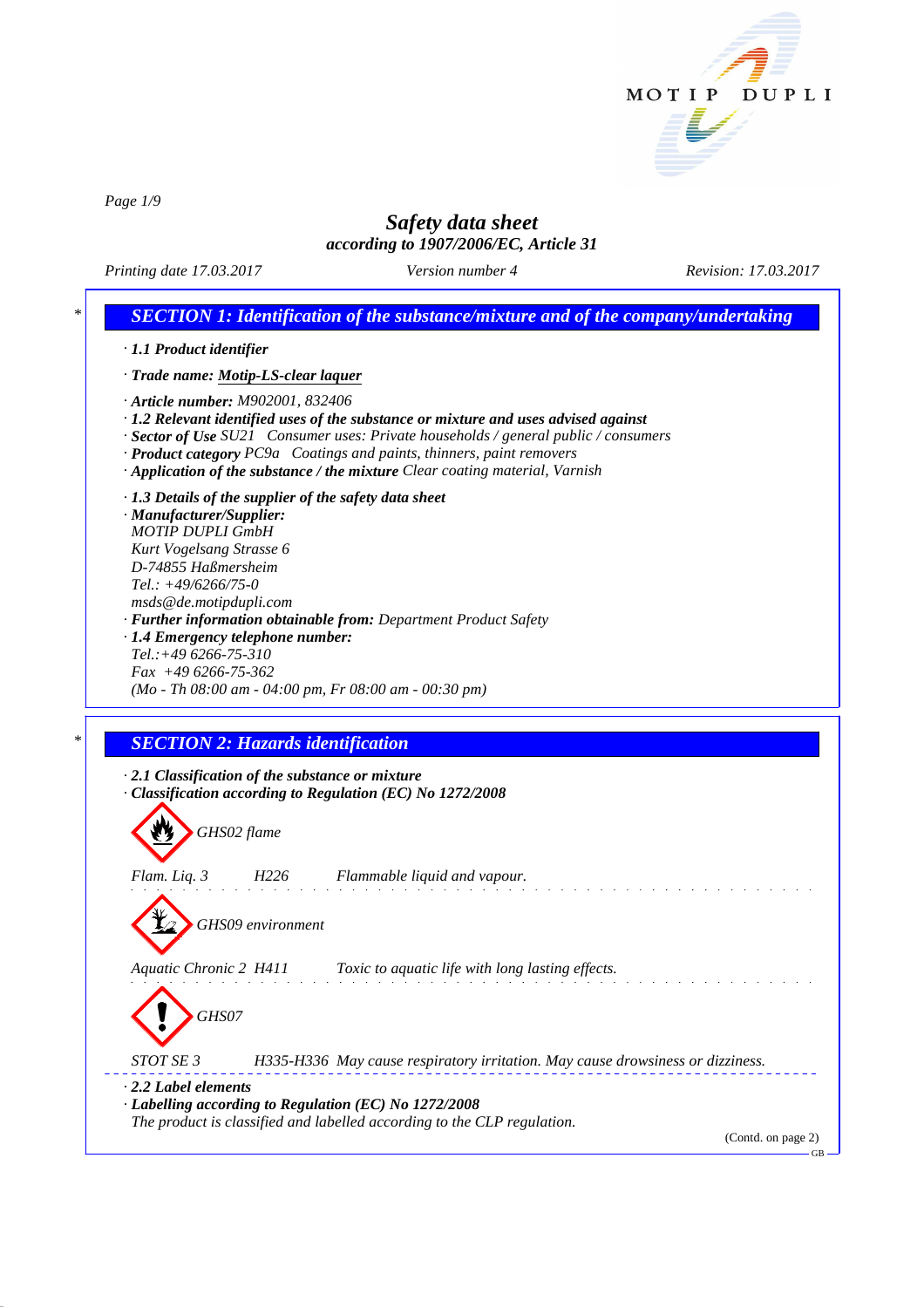*Page 2/9*

## *Safety data sheet according to 1907/2006/EC, Article 31*

*Printing date 17.03.2017 Version number 4 Revision: 17.03.2017*

*Trade name: Motip-LS-clear laquer*



*· vPvB: Not applicable.*

#### *\* SECTION 3: Composition/information on ingredients*

*· 3.2 Chemical characterisation: Mixtures*

*· Description: Mixture of substances listed below with nonhazardous additions.*

| · Dangerous components:                                                                              |                                                                                                                                                         |                          |
|------------------------------------------------------------------------------------------------------|---------------------------------------------------------------------------------------------------------------------------------------------------------|--------------------------|
| EC number: 918-668-5<br>Index number: 649-356-00-4<br>Reg.nr.: 01-2119455851-35                      | Hydrocarbons<br>$\sum$ Flam. Liq. 3, H226<br>$\bigotimes$ Asp. Tox. 1, H304<br>$\triangle$ Aquatic Chronic 2, H411<br>$\bigotimes$ STOT SE 3, H335-H336 | $25 - 50\%$              |
| CAS: 123-86-4<br>EINECS: 204-658-1<br><i>Index number: 607-025-00-1</i><br>Reg.nr.: 01-2119485493-29 | n-butyl acetate<br>$\diamondsuit$ Flam. Liq. 3, H226<br>$\bigotimes$ STOT SE 3, H336                                                                    | $5 - 10\%$               |
|                                                                                                      | <i>xylene, mixture of isomers</i><br>$\bigotimes$ Flam. Liq. 3, H226<br>Acute Tox. 4, H312; Acute Tox. 4, H332; Skin Irrit. 2, H315                     | $5 - 10\%$               |
|                                                                                                      |                                                                                                                                                         | (Contd. on page 3)<br>GВ |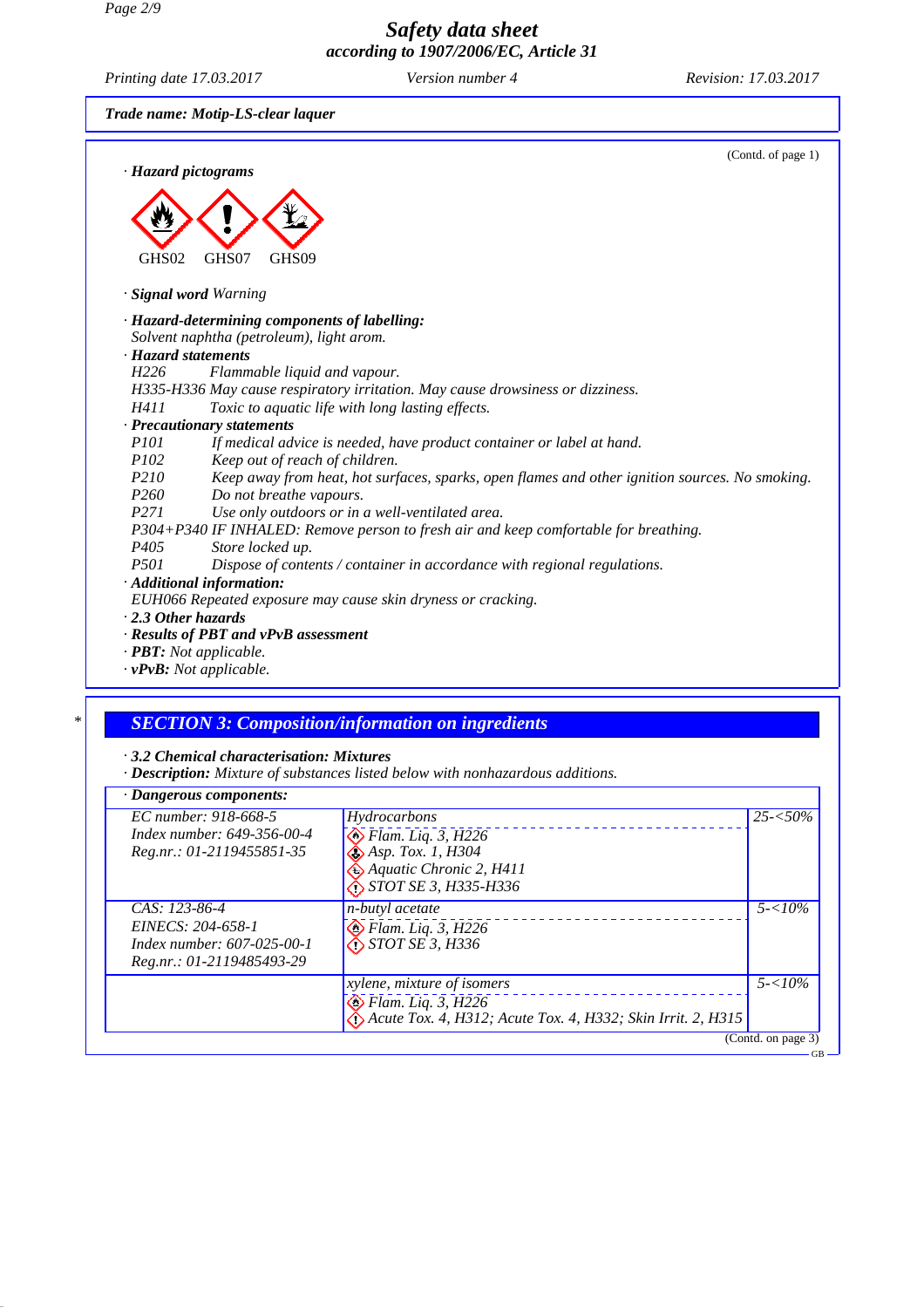# *Safety data sheet according to 1907/2006/EC, Article 31*

*Printing date 17.03.2017 Version number 4 Revision: 17.03.2017*

*Trade name: Motip-LS-clear laquer*

|                                                     |                                    | (Contd. of page 2) |
|-----------------------------------------------------|------------------------------------|--------------------|
| EC number: 927-344-2                                | Kohlenwasserstoffe                 | $< 2.5\%$          |
| Reg.nr.: 01-2119463586-28-xxxx B Flam. Liq. 3, H226 |                                    |                    |
|                                                     | $\bigotimes$ Asp. Tox. 1, H304     |                    |
|                                                     | Aquatic Chronic 2, H411            |                    |
|                                                     | $\bigotimes$ STOT SE 3, H336       |                    |
| $CAS: 100-41-4$                                     | ethylbenzene                       | $< 2.5\%$          |
| EINECS: 202-849-4                                   | $\otimes$ Flam. Liq. 2, H225       |                    |
| Index number: 601-023-00-4                          | STOT RE 2, H373; Asp. Tox. 1, H304 |                    |
| Reg.nr.: 01-2119489370-35                           | $\bigotimes$ Acute Tox. 4, H332    |                    |
|                                                     | Aquatic Chronic 3, H412            |                    |

*· Additional information:*

*The content of Benzene (EINECS-Nr. 200-753-7) in the ingredients is less than 0,1% (Note P Annex 1A 1272/2008 EU), so the classification as carcinogen need not to apply. For the wording of the listed hazard phrases refer to section 16.*

*\* SECTION 4: First aid measures*

*· 4.1 Description of first aid measures*

- *· General information: Take affected persons out into the fresh air.*
- *· After inhalation: Supply fresh air; consult doctor in case of complaints.*
- *· After skin contact: Generally the product does not irritate the skin.*
- *· After eye contact: Rinse opened eye for several minutes under running water.*
- *· After swallowing: Drink plenty of water and provide fresh air. Call for a doctor immediately.*
- *· 4.2 Most important symptoms and effects, both acute and delayed No further relevant information available.*
- *· 4.3 Indication of any immediate medical attention and special treatment needed*
- *No further relevant information available.*

## *\* SECTION 5: Firefighting measures*

- *· 5.1 Extinguishing media*
- *· Suitable extinguishing agents:*
- *CO2, powder or water spray. Larger fires with water spray or foam. Cool containers with water*
- *· For safety reasons unsuitable extinguishing agents: Water with full jet*
- *· 5.2 Special hazards arising from the substance or mixture No further relevant information available.*
- *· 5.3 Advice for firefighters*
- *· Protective equipment:*

*Wear self-contained respiratory protective device. Do not inhale explosion gases or combustion gases.*

## *\* SECTION 6: Accidental release measures*

*· 6.1 Personal precautions, protective equipment and emergency procedures Keep away from ignition sources. Ensure adequate ventilation Wear protective equipment. Keep unprotected persons away. · 6.2 Environmental precautions: Inform respective authorities in case of seepage into water course or sewage system. Do not allow to enter sewers/ surface or ground water. Do not allow product to reach sewage system or any water course. · 6.3 Methods and material for containment and cleaning up: Do not flush with water or aqueous cleansing agents Absorb with liquid-binding material (sand, diatomite, acid binders, universal binders, sawdust). Ensure adequate ventilation. · 6.4 Reference to other sections See Section 7 for information on safe handling.*

(Contd. on page 4)

GB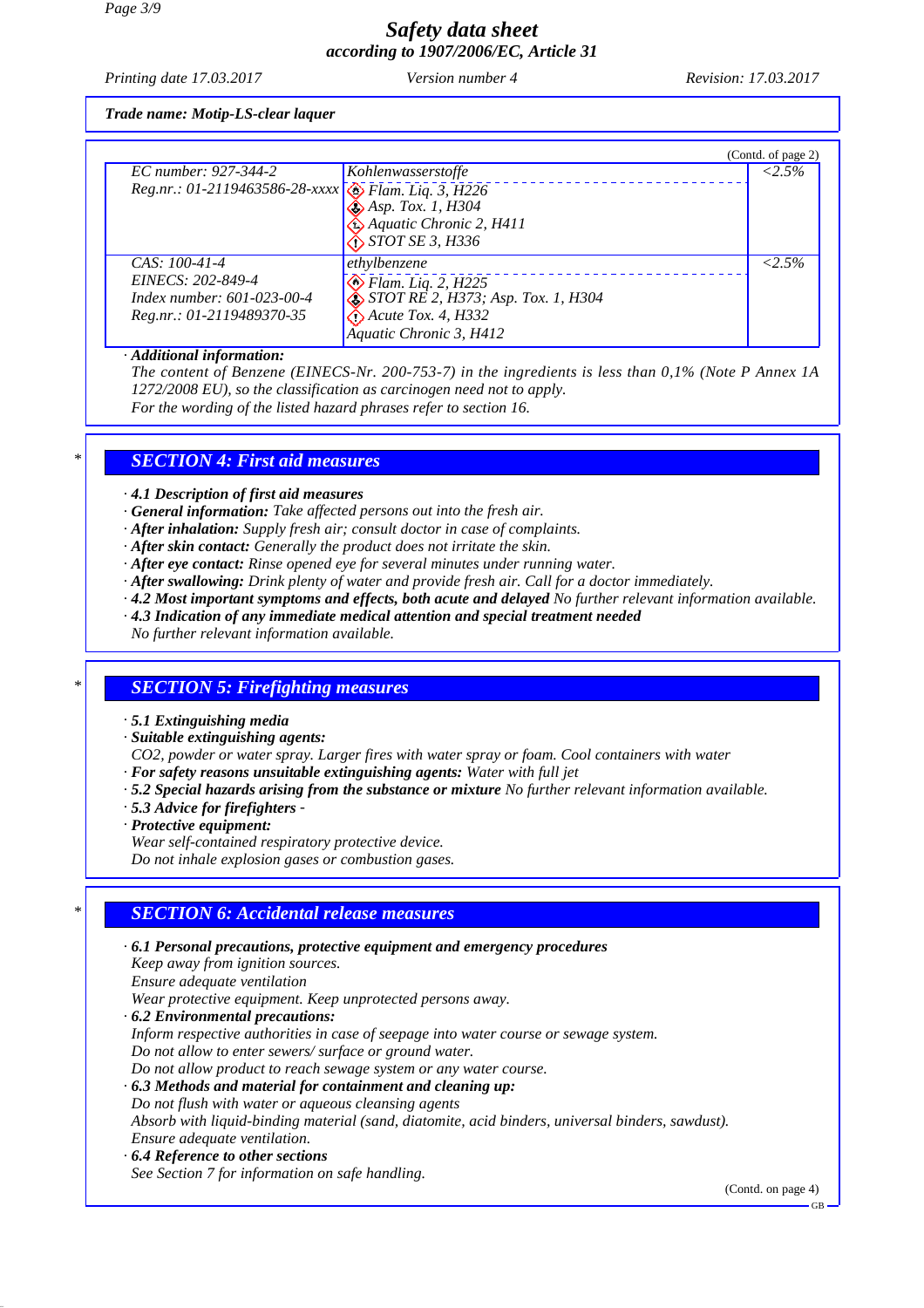*Page 4/9*

*Safety data sheet according to 1907/2006/EC, Article 31*

*Printing date 17.03.2017 Version number 4 Revision: 17.03.2017*

(Contd. of page 3)

*Trade name: Motip-LS-clear laquer*

*See Section 8 for information on personal protection equipment. See Section 13 for disposal information.*

## *\* SECTION 7: Handling and storage*

#### *· 7.1 Precautions for safe handling Keep away from heat and direct sunlight. Ensure good interior ventilation, especially at floor level. (Fumes are heavier than air). Ensure good ventilation/exhaustion at the workplace.*

*· Information about fire - and explosion protection: Fumes can combine with air to form an explosive mixture. Keep ignition sources away - Do not smoke. Protect against electrostatic charges.*

*· 7.2 Conditions for safe storage, including any incompatibilities*

*· Storage:*

*· Requirements to be met by storerooms and receptacles: No special requirements.*

- *· Information about storage in one common storage facility: Not required.*
- *· Further information about storage conditions: Keep container tightly sealed.*
- *· 7.3 Specific end use(s) No further relevant information available.*

## *\* SECTION 8: Exposure controls/personal protection*

*· Additional information about design of technical facilities: No further data; see item 7.*

| $\cdot$ 8.1 Control parameters                                                  |  |  |
|---------------------------------------------------------------------------------|--|--|
| · Ingredients with limit values that require monitoring at the workplace:       |  |  |
| 123-86-4 n-butyl acetate                                                        |  |  |
| WEL Short-term value: 966 mg/m <sup>3</sup> , 200 ppm                           |  |  |
| Long-term value: 724 mg/m <sup>3</sup> , 150 ppm                                |  |  |
| xylene, mixture of isomers                                                      |  |  |
| WEL Short-term value: $441$ mg/m <sup>3</sup> , 100 ppm                         |  |  |
| Long-term value: 220 mg/m <sup>3</sup> , 50 ppm                                 |  |  |
| Sk: BMGV                                                                        |  |  |
| 100-41-4 ethylbenzene                                                           |  |  |
| WEL Short-term value: 552 mg/m <sup>3</sup> , 125 ppm                           |  |  |
| Long-term value: $441$ mg/m <sup>3</sup> , 100 ppm                              |  |  |
| Sk                                                                              |  |  |
| · Ingredients with biological limit values:                                     |  |  |
| xylene, mixture of isomers                                                      |  |  |
| <b>BMGV</b> 650 mmol/mol creatinine                                             |  |  |
| Medium: urine                                                                   |  |  |
| Sampling time: post shift                                                       |  |  |
| Parameter: methyl hippuric acid                                                 |  |  |
| · Additional information: The lists valid during the making were used as basis. |  |  |
| $\cdot$ 8.2 Exposure controls                                                   |  |  |
| · Personal protective equipment:                                                |  |  |
| · General protective and hygienic measures:                                     |  |  |
| Do not eat, drink, smoke or sniff while working.                                |  |  |
|                                                                                 |  |  |

*Keep away from foodstuffs, beverages and feed. Immediately remove all soiled and contaminated clothing Wash hands before breaks and at the end of work. Do not inhale gases / fumes / aerosols.*

(Contd. on page 5)

GB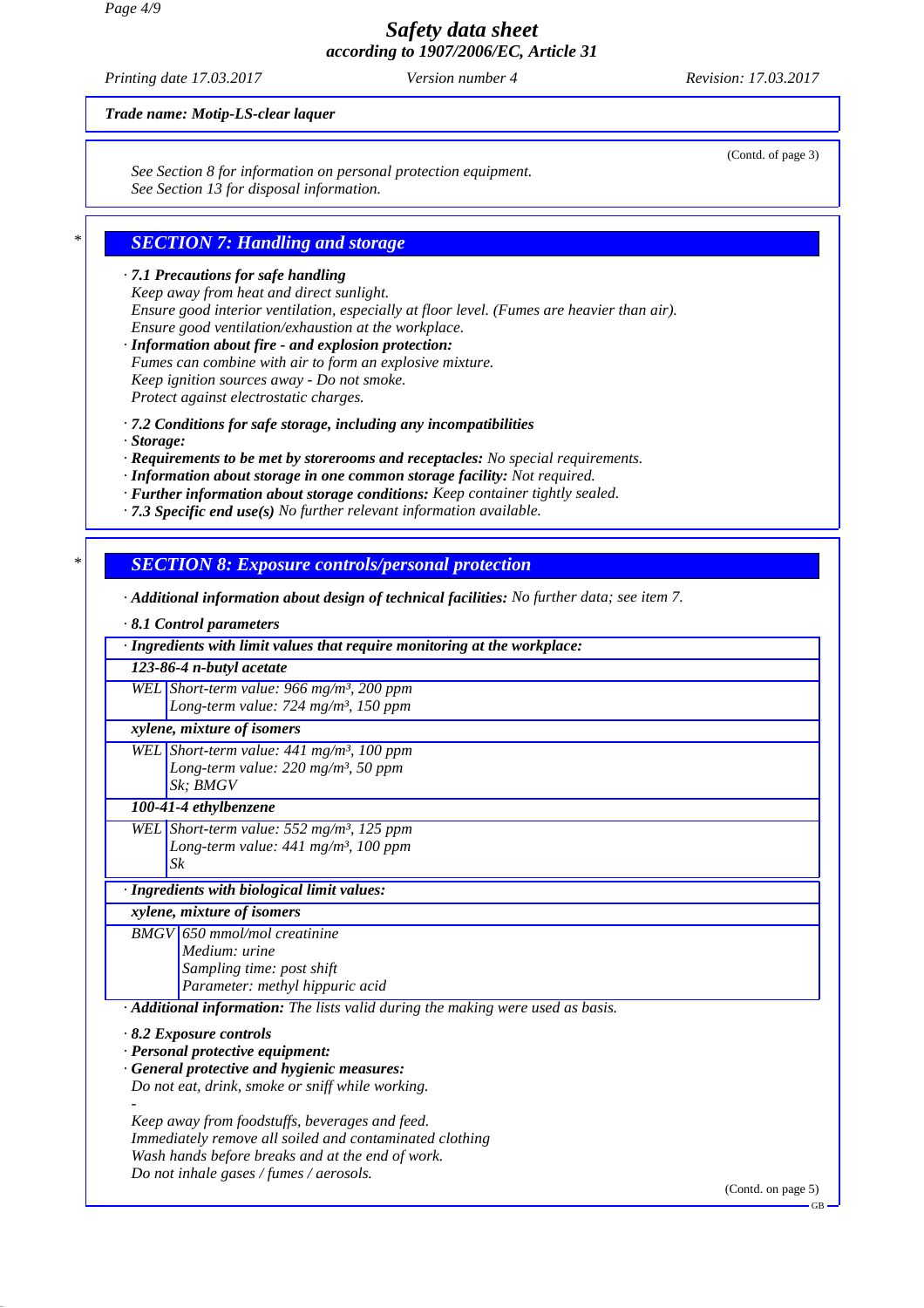*Page 5/9*

*Safety data sheet according to 1907/2006/EC, Article 31*

*Printing date 17.03.2017 Version number 4 Revision: 17.03.2017*

*Trade name: Motip-LS-clear laquer*

| (Contd. of page 4)                                                                                                                                                                                                           |  |
|------------------------------------------------------------------------------------------------------------------------------------------------------------------------------------------------------------------------------|--|
| · Respiratory protection:                                                                                                                                                                                                    |  |
| In case of brief exposure or low pollution use respiratory filter device. In case of intensive or longer exposure<br>use self-contained respiratory protective device.                                                       |  |
| Not necessary if room is well-ventilated.                                                                                                                                                                                    |  |
| Otherwise, filter class $A$ / P2 or self contained.                                                                                                                                                                          |  |
| Use suitable respiratory protective device in case of insufficient ventilation.                                                                                                                                              |  |
| · Protection of hands:                                                                                                                                                                                                       |  |
| In case of contact with spray dust protective gloves made of butyl shoud be used (min. $0.4$ mm thick), e.g.<br>KCL Camatril, article no. 898 or similar products                                                            |  |
| Solvent resistant gloves                                                                                                                                                                                                     |  |
| The glove material has to be impermeable and resistant to the product/the substance/the preparation.<br>Selection of the glove material on consideration of the penetration times, rates of diffusion and the<br>degradation |  |
| · Material of gloves Butyl rubber, BR                                                                                                                                                                                        |  |
| · Penetration time of glove material                                                                                                                                                                                         |  |
| Butyl rubber gloves with a thickness of 0.4 mm are resistant to:                                                                                                                                                             |  |
| Acetone: 480 min                                                                                                                                                                                                             |  |
| Butyl acetate: 60 min                                                                                                                                                                                                        |  |
| Ethyl acetate: 170 min                                                                                                                                                                                                       |  |
| Xylene: 42 min                                                                                                                                                                                                               |  |
| The exact break trough time has to be found out by the manufacturer of the protective gloves and has to be<br><i>observed.</i>                                                                                               |  |
| $\cdot$ Eye protection: Safety glasses                                                                                                                                                                                       |  |
| · Body protection: Light weight protective clothing                                                                                                                                                                          |  |
|                                                                                                                                                                                                                              |  |

| · 9.1 Information on basic physical and chemical properties |                                                                                                 |
|-------------------------------------------------------------|-------------------------------------------------------------------------------------------------|
| · General Information                                       |                                                                                                 |
| $\cdot$ Appearance:                                         |                                                                                                 |
| Form:                                                       | Fluid                                                                                           |
| Colour:                                                     | Clear                                                                                           |
| $\cdot$ Odour:                                              | Characteristic                                                                                  |
| · Odour threshold:                                          | Not determined.                                                                                 |
| $\cdot$ pH-value:                                           | Not determined.                                                                                 |
| $\cdot$ Change in condition                                 |                                                                                                 |
| Melting point/freezing point:                               | Undetermined.                                                                                   |
| Initial boiling point and boiling range: $116^{\circ}$ C    |                                                                                                 |
| · Flash point:                                              | $35\,{}^{\circ}C$                                                                               |
| · Flammability (solid, gas):                                | Not applicable.                                                                                 |
| · Ignition temperature:                                     | 370 $\degree$ C                                                                                 |
| · Decomposition temperature:                                | Not determined.                                                                                 |
| $\cdot$ Auto-ignition temperature:                          | Product is not selfigniting.                                                                    |
| · Explosive properties:                                     | Product is not explosive. However, formation of explosive air/<br>vapour mixtures are possible. |
| · Explosion limits:                                         |                                                                                                 |
| Lower:                                                      | $0.7$ Vol $\%$                                                                                  |
| <b>Upper:</b>                                               | 7.5 Vol %                                                                                       |
| $\cdot$ Vapour pressure at 20 $\cdot$ C:                    | $5$ $hPa$                                                                                       |
| $\cdot$ Density at 20 $\cdot$ C:                            | $0.95$ g/cm <sup>3</sup>                                                                        |
| $\cdot$ Relative density                                    | Not determined.                                                                                 |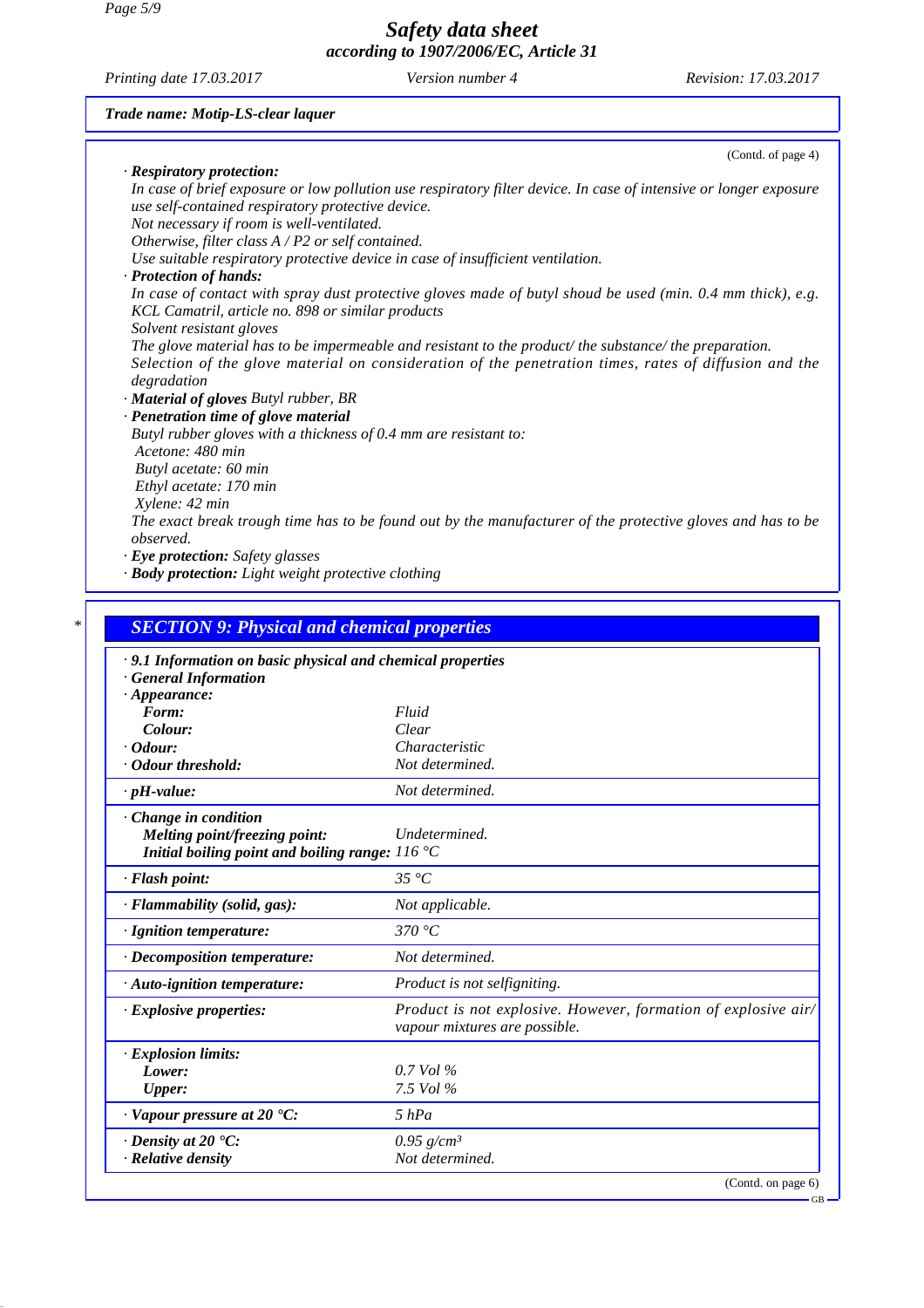# *Safety data sheet according to 1907/2006/EC, Article 31*

*Printing date 17.03.2017 Version number 4 Revision: 17.03.2017*

*Trade name: Motip-LS-clear laquer*

|                                           | (Contd. of page 5)                         |
|-------------------------------------------|--------------------------------------------|
| · Vapour density                          | Not determined.                            |
| $\cdot$ Evaporation rate                  | Not determined.                            |
| $\cdot$ Solubility in / Miscibility with  |                                            |
| water:                                    | Not miscible or difficult to mix.          |
| · Partition coefficient: n-octanol/water: | Not determined.                            |
| $\cdot$ Viscosity:                        |                                            |
| Dynamic:                                  | Not determined.                            |
| Kinematic at $20 \text{ }^{\circ}C$ :     | 41 s (ISO 6 mm)                            |
| · Solvent content:                        |                                            |
| $VOC$ - $(EU)$                            |                                            |
|                                           | 595.0 $g/l$                                |
| $\cdot$ VOC-EU%                           | 63.00 %                                    |
| · Solids content:                         | 18.5%                                      |
| $\cdot$ 9.2 Other information             | No further relevant information available. |

## *\* SECTION 10: Stability and reactivity*

*· 10.1 Reactivity No further relevant information available.*

- *· 10.2 Chemical stability*
- *· Thermal decomposition / conditions to be avoided: No decomposition if used according to specifications.*
- *· 10.3 Possibility of hazardous reactions No dangerous reactions known.*
- *· 10.4 Conditions to avoid No further relevant information available.*
- *· 10.5 Incompatible materials: No further relevant information available.*
- *· 10.6 Hazardous decomposition products: No dangerous decomposition products known.*

## *\* SECTION 11: Toxicological information*

*· 11.1 Information on toxicological effects*

*· Acute toxicity Based on available data, the classification criteria are not met.*

*· LD/LC50 values relevant for classification:*

|        | 123-86-4 n-butyl acetate   |                                           |  |
|--------|----------------------------|-------------------------------------------|--|
| Oral   | LD50                       | $13100$ mg/kg (rat)                       |  |
| Dermal | LD50                       | $>$ 5000 mg/kg (rabbit)                   |  |
|        |                            | Inhalative $ LCS0/4 h  > 21.0$ mg/l (rat) |  |
|        | xylene, mixture of isomers |                                           |  |
| Oral   | LD50                       | $8700$ mg/kg (rat)                        |  |
| Dermal | LD50                       | $>$ 2000 mg/kg (rabbit)                   |  |
|        |                            | Inhalative LC50/4 h 6350 mg/l (rat)       |  |
|        | 100-41-4 ethylbenzene      |                                           |  |
| Oral   | LD50                       | $3500$ mg/kg (rat)                        |  |
| Dermal | LD50                       | $17800$ mg/kg (rabbit)                    |  |
|        |                            |                                           |  |

*· Primary irritant effect:*

*· Skin corrosion/irritation Based on available data, the classification criteria are not met.*

*· Serious eye damage/irritation Based on available data, the classification criteria are not met.*

*· Respiratory or skin sensitisation Based on available data, the classification criteria are not met.*

*· CMR effects (carcinogenity, mutagenicity and toxicity for reproduction)*

*· Germ cell mutagenicity Based on available data, the classification criteria are not met.*

*· Carcinogenicity Based on available data, the classification criteria are not met.*

*· Reproductive toxicity Based on available data, the classification criteria are not met.*

(Contd. on page 7)

GB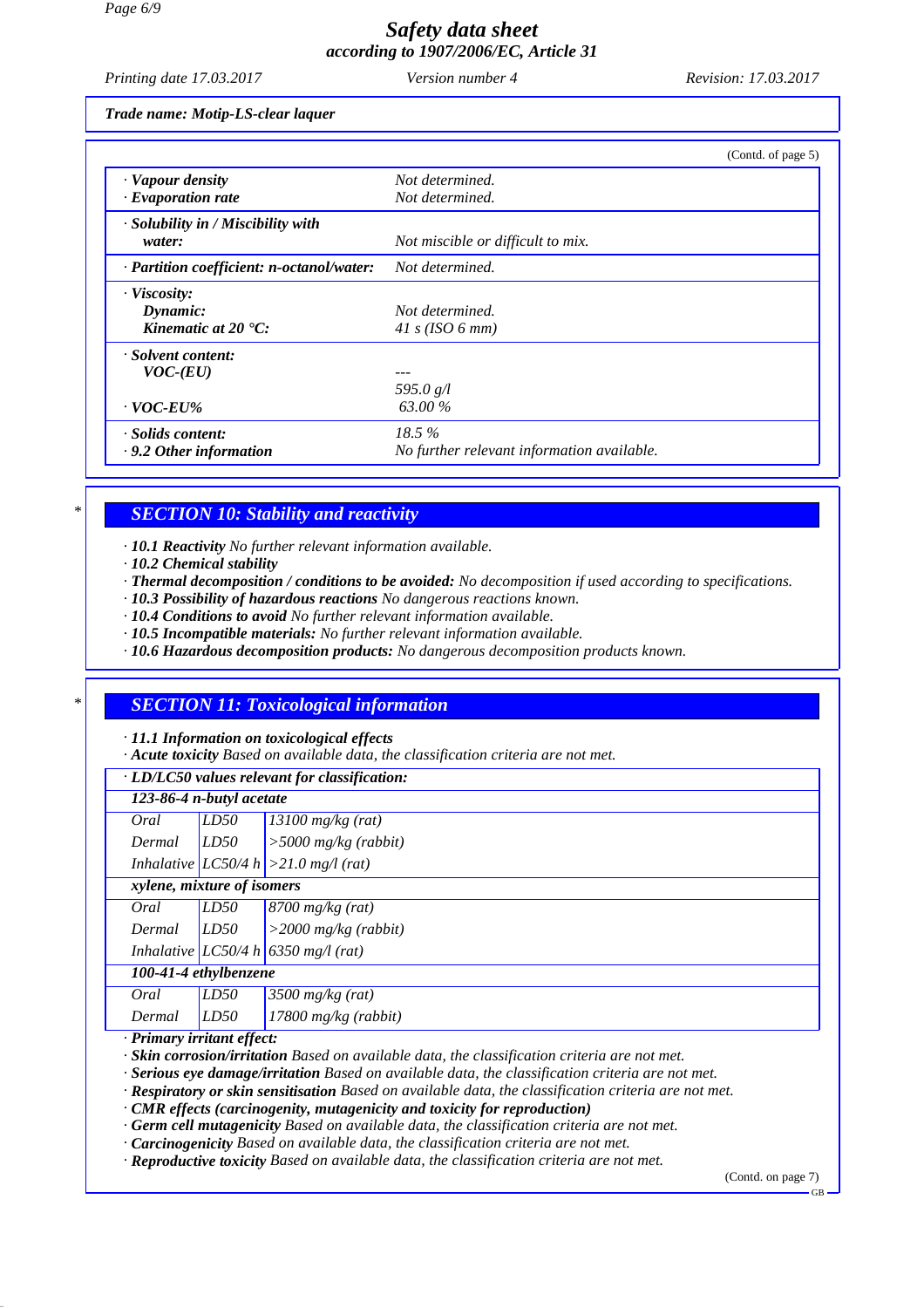*Safety data sheet according to 1907/2006/EC, Article 31*

*Printing date 17.03.2017 Version number 4 Revision: 17.03.2017*

*Trade name: Motip-LS-clear laquer*

*· STOT-single exposure*

*May cause respiratory irritation. May cause drowsiness or dizziness.*

*· STOT-repeated exposure Based on available data, the classification criteria are not met.*

*· Aspiration hazard Based on available data, the classification criteria are not met.*

#### *\* SECTION 12: Ecological information*

*· 12.1 Toxicity*

*· Aquatic toxicity:*

## *xylene, mixture of isomers*

*LC50/96h 7.6 mg/l (oncorhynchus mykiss / Regenbogenforelle)*

*EC50 (24h) >175 mg/l (bacteria)*

*EC50 / 48h 3.82 mg/l (daphnia magna / Wasserfloh)*

*EC50/72h 4.7 mg/l (Pseudokirchneriella subcapitata)*

*· 12.2 Persistence and degradability No further relevant information available.*

- *· 12.3 Bioaccumulative potential No further relevant information available.*
- *· 12.4 Mobility in soil No further relevant information available.*
- *· Ecotoxical effects:*
- *· Remark: Toxic for fish*
- *· Additional ecological information:*
- *· General notes:*

*Water hazard class 2 (German Regulation) (Self-assessment): hazardous for water Do not allow product to reach ground water, water course or sewage system. Danger to drinking water if even small quantities leak into the ground. Also poisonous for fish and plankton in water bodies. Toxic for aquatic organisms*

#### *· 12.5 Results of PBT and vPvB assessment*

- *· PBT: Not applicable.*
- *· vPvB: Not applicable.*
- *· 12.6 Other adverse effects No further relevant information available.*

#### *\* SECTION 13: Disposal considerations*

*· 13.1 Waste treatment methods*

*· Recommendation*

*Must not be disposed together with household garbage. Do not allow product to reach sewage system.*

- *· Uncleaned packaging:*
- *· Recommendation: Dispose of packaging according to regulations on the disposal of packagings.*

| <b>SECTION 14: Transport information</b> |                                         |
|------------------------------------------|-----------------------------------------|
| $\cdot$ 14.1 UN-Number                   |                                         |
| $\cdot$ ADR, IMDG, IATA                  | <i>UN1263</i>                           |
| $\cdot$ 14.2 UN proper shipping name     |                                         |
| $\cdot$ ADR                              | UN1263 PAINT, ENVIRONMENTALLY HAZARDOUS |
| $\cdot$ IMDG, IATA                       | <b>PAINT</b>                            |

(Contd. of page 6)

GB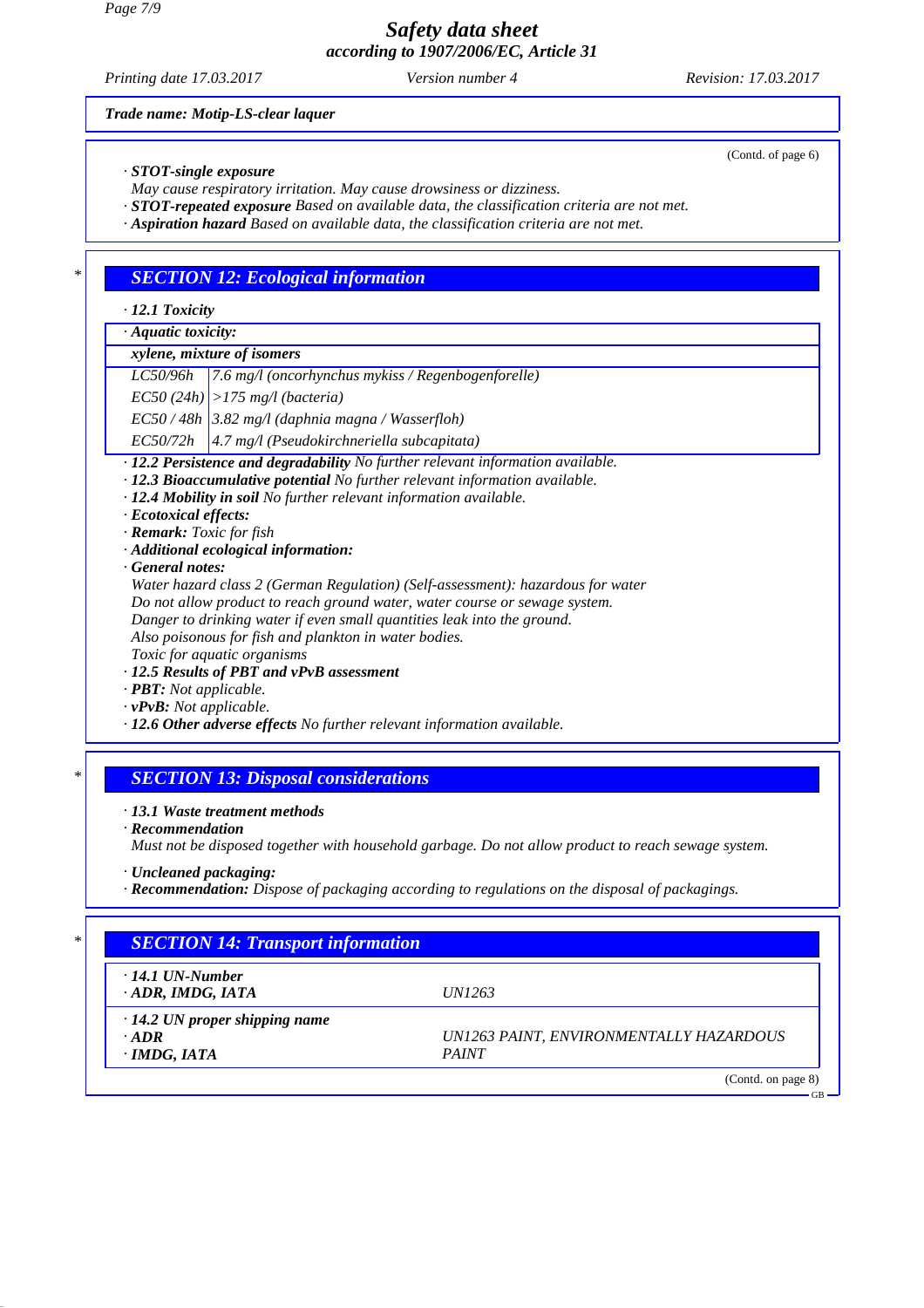#### *Page 8/9*

# *Safety data sheet according to 1907/2006/EC, Article 31*

*Printing date 17.03.2017 Version number 4 Revision: 17.03.2017*

| $1.100006$ and $17.0032017$                       | <u>UI JIUII IIMIIDUU</u>                                                                             |                    |
|---------------------------------------------------|------------------------------------------------------------------------------------------------------|--------------------|
| Trade name: Motip-LS-clear laquer                 |                                                                                                      |                    |
|                                                   |                                                                                                      | (Contd. of page 7) |
| $\cdot$ 14.3 Transport hazard class(es)           |                                                                                                      |                    |
| $\cdot$ ADR                                       |                                                                                                      |                    |
|                                                   |                                                                                                      |                    |
| · Class                                           | $3(F1)$ Flammable liquids.                                                                           |                    |
| $\cdot$ Label                                     | 3                                                                                                    | <u>.</u>           |
| · IMDG, IATA                                      |                                                                                                      |                    |
| · Class<br>· Label                                | 3 Flammable liquids.<br>3                                                                            |                    |
| · 14.4 Packing group<br>· ADR, IMDG, IATA         | Ш                                                                                                    |                    |
| · 14.5 Environmental hazards:                     |                                                                                                      |                    |
| · Marine pollutant:                               | Yes                                                                                                  |                    |
| · Special marking (ADR):                          | Symbol (fish and tree)                                                                               |                    |
| · 14.6 Special precautions for user               | Warning: Flammable liquids.                                                                          |                    |
| · EMS Number:                                     | $F-E, S-E$                                                                                           |                    |
| · Stowage Category                                | A                                                                                                    |                    |
| · 14.7 Transport in bulk according to Annex II of |                                                                                                      |                    |
| <b>Marpol and the IBC Code</b>                    | Not applicable.                                                                                      |                    |
| · Transport/Additional information:               |                                                                                                      |                    |
| $\cdot$ ADR                                       |                                                                                                      |                    |
| $\cdot$ Limited quantities (LQ)                   | 5L                                                                                                   |                    |
| $\cdot$ Excepted quantities (EQ)                  | Code: E1<br>Maximum net quantity per inner packaging: 30 ml                                          |                    |
|                                                   | Maximum net quantity per outer packaging: 1000 ml                                                    |                    |
| · Transport category                              | 3                                                                                                    |                    |
| · Tunnel restriction code                         | $D\!/\!E$                                                                                            |                    |
| $\cdot$ IMDG                                      |                                                                                                      |                    |
| $\cdot$ Limited quantities (LQ)                   | 5L                                                                                                   |                    |
| $\cdot$ Excepted quantities (EQ)                  | Code: E1                                                                                             |                    |
|                                                   | Maximum net quantity per inner packaging: 30 ml<br>Maximum net quantity per outer packaging: 1000 ml |                    |
| · UN "Model Regulation":                          | UN 1263 PAINT, 3, III, ENVIRONMENTALLY<br><b>HAZARDOUS</b>                                           |                    |

## *\* SECTION 15: Regulatory information*

*· 15.1 Safety, health and environmental regulations/legislation specific for the substance or mixture · REGULATION (EC) No 1907/2006 ANNEX XVII Conditions of restriction: 3*

*· Information about limitation of use: Employment restrictions concerning juveniles must be observed.*

*· Waterhazard class: Water hazard class 2 (Self-assessment): hazardous for water.*

(Contd. on page 9) GB